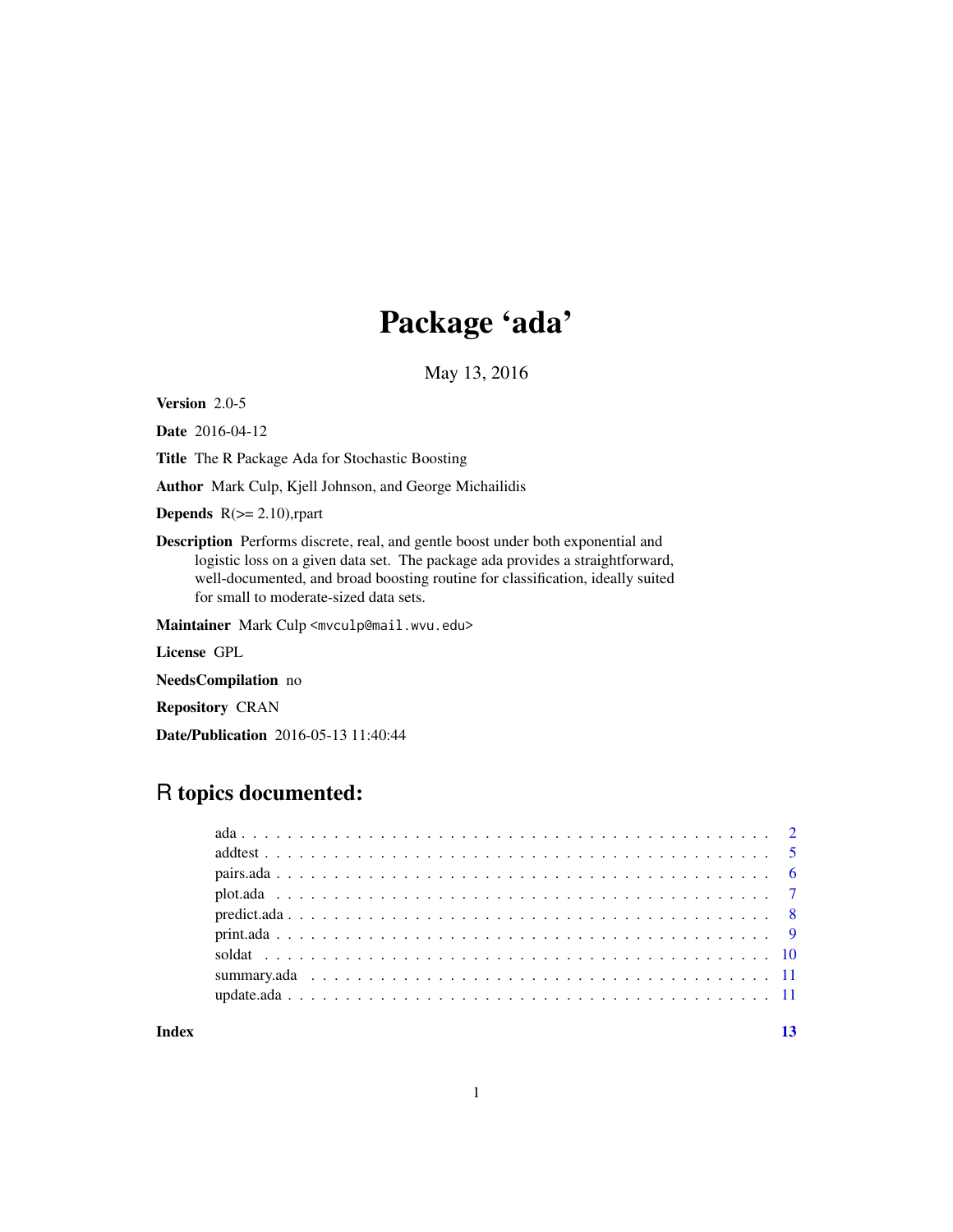#### <span id="page-1-2"></span><span id="page-1-1"></span><span id="page-1-0"></span>Description

'ada' is used to fit a variety stochastic boosting models for a binary response as described in *Additive Logistic Regression: A Statistical View of Boosting* by Friedman, et al. (2000).

#### Usage

```
ada(x,...)
## Default S3 method:
ada(x, y,test.x,test.y=NULL, loss=c("exponential","logistic"),
                 type=c("discrete","real","gentle"),iter=50, nu=0.1, bag.frac=0.5,
                    model.coef=TRUE,bag.shift=FALSE,max.iter=20,delta=10^(-10),
                      verbose=FALSE,...,na.action=na.rpart)
## S3 method for class 'formula'
```
ada(formula, data, ..., subset, na.action=na.rpart)

#### Arguments

| X          | matrix of descriptors.                                                                                                                                                                                      |
|------------|-------------------------------------------------------------------------------------------------------------------------------------------------------------------------------------------------------------|
| У          | vector of responses. 'y' may have only two unique values.                                                                                                                                                   |
| test.x     | testing matrix of discriptors (optional)                                                                                                                                                                    |
| test.y     | vector of testing responses (optional)                                                                                                                                                                      |
| loss       | loss="exponential", "ada", "e" or any variation corresponds to the default boost-<br>ing under exponential loss. loss="logistic","12","1" provides boosting under lo-<br>gistic loss.                       |
| type       | type of boosting algorithm to perform. "discrete" performs discrete Boosting<br>(default). "real" performs Real Boost. "gentle" performs Gentle Boost.                                                      |
| iter       | number of boosting iterations to perform. Default $= 50$ .                                                                                                                                                  |
| nu         | shrinkage parameter for boosting, default taken as 1.                                                                                                                                                       |
| bag.frac   | sampling fraction for samples taken out-of-bag. This allows one to use random<br>permutation which improves performance.                                                                                    |
| model.coef | flag to use stageweights in boosting. If FALSE then the procedure corresponds<br>to epsilon-boosting.                                                                                                       |
| bag.shift  | flag to determine whether the stageweights should go to one as nu goes to zero.<br>This only makes since if bag. frac is small. The rationale behind this parameter<br>is discussed in (Culp et al., 2006). |
| max.iter   | number of iterations to perform in the newton step to determine the coeficient.                                                                                                                             |
| delta      | tolarence for convergence of the newton step to determine the coeficient.                                                                                                                                   |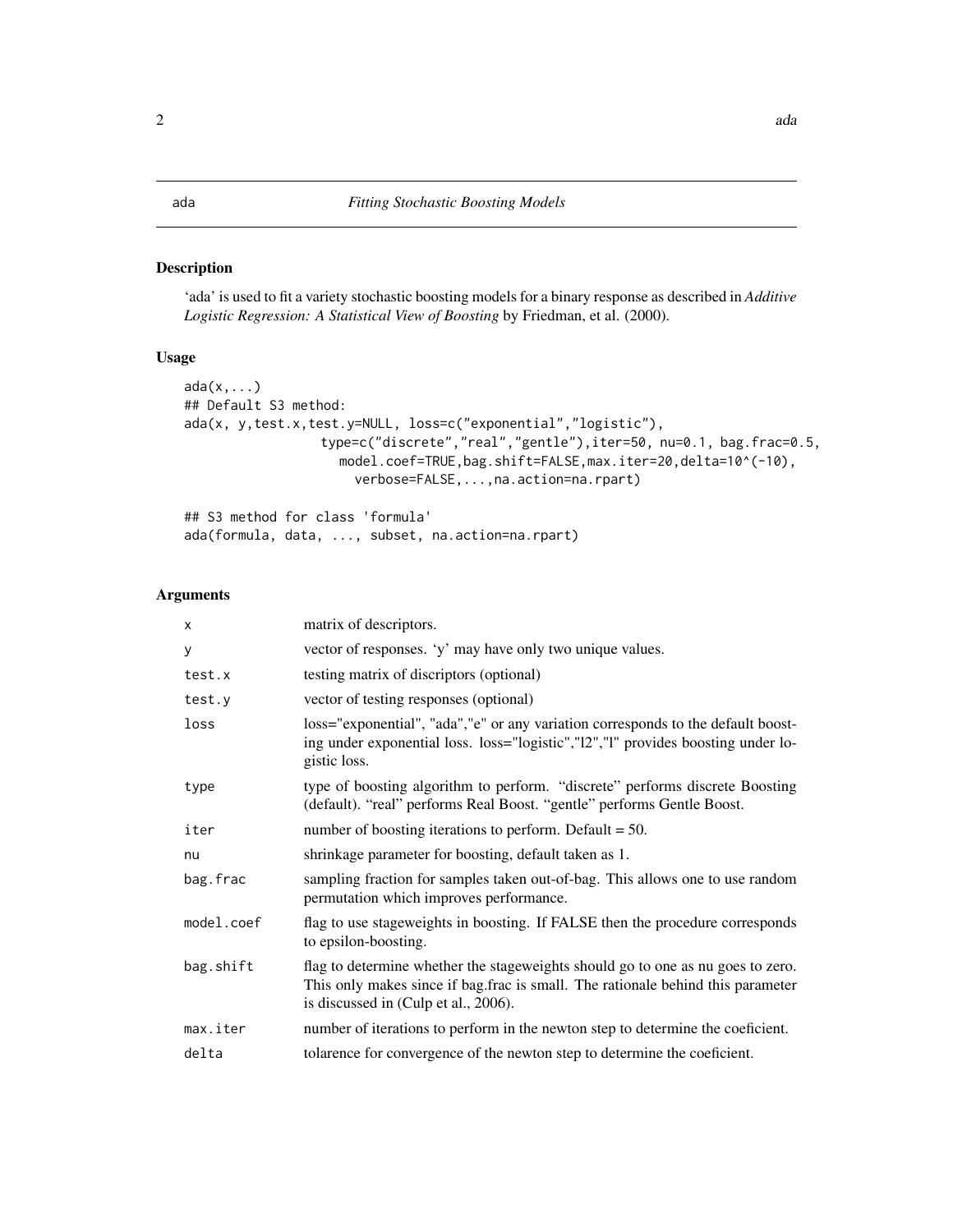| verbose    | print the number of iterations necessary for convergence of a coeficient.                                                                                                                                                                                                               |
|------------|-----------------------------------------------------------------------------------------------------------------------------------------------------------------------------------------------------------------------------------------------------------------------------------------|
| formula    | a symbolic description of the model to be fit.                                                                                                                                                                                                                                          |
| data       | an optional data frame containing the variables in the model.                                                                                                                                                                                                                           |
| subset     | an optional vector specifying a subset of observations to be used in the fitting<br>process.                                                                                                                                                                                            |
| na.action  | a function that indicates how to process 'NA' values. Default=na.rpart.                                                                                                                                                                                                                 |
| $\ddots$ . | arguments passed to rpart.control. For stumps, use rpart.control(maxdepth=1, cp=-1, minsplit=4<br>maxdepth controls the depth of trees, and cp controls the complexity of trees.<br>The priors should also be fixed through the parms argument as discussed in the<br>second reference. |
|            |                                                                                                                                                                                                                                                                                         |

#### Details

This function directly follows the algorithms listed in *"Additive Logistic Regression: A Statistical View of Boosting"*.

When using usage ' $ada(x,y)$ ': x data can take the form data.frame or as matrix. y data can take form data.frame, as.factor, as.matrix, as.array, or as.table. Missing values must be removed from the data prior to execution.

When using usage 'ada(y~.)': data must be in a data frame. Response can have factor or numeric values. Missing values can be present in the descriptor data, whenever na.action is set to any option other than na.pass.

After the model is fit, 'ada' prints a summary of the function call, the method used for boosting, the number of iterations, the final confusion matrix (observed classification vs predicted classification; labels for classes are same as in response), the error for the training set, and testing, training , and kappa estimates of the appropriate number of iterations.

A summary of this information can also be obtained with the command 'print $(x)$ '.

Corresponding functions (Use help with summary.ada, predict.ada, . . . varplot for additional information on these commands):

summary : function to print a summary of the original function call, method used for boosting, number of iterations, final confusion matrix, accuracy, and kappa statistic (a measure of agreement between the observed classification and predicted classification). 'summary' can be used for training, testing, or validation data.

predict : function to predict the response for any data set (train, test, or validation).

plot : function to plot performance of the algorithm across boosting iterations. Default plot is iteration number (x-axis) versus prediction error (y-axis) for the data set used to build the model. Function can also simultaneously produce an error plot for an external test set and a kappa plot for training and test sets.

pairs : function to produce pairwise plots of descriptors. Descriptors are arranged by decreasing frequency of selection by boosting (upper left = most frequently chosen). The color of the marker in the plot represents class membership; the Size of the marker represents predicted class probability. The larger the marker, the higher the probability of classification.

varplot : plot of variables ordered by the variable importance measure (based on improvement).

addtest : add a testing data set to the ada object, therefore the testing errors only have to be computed once.

update : add more trees to the ada object.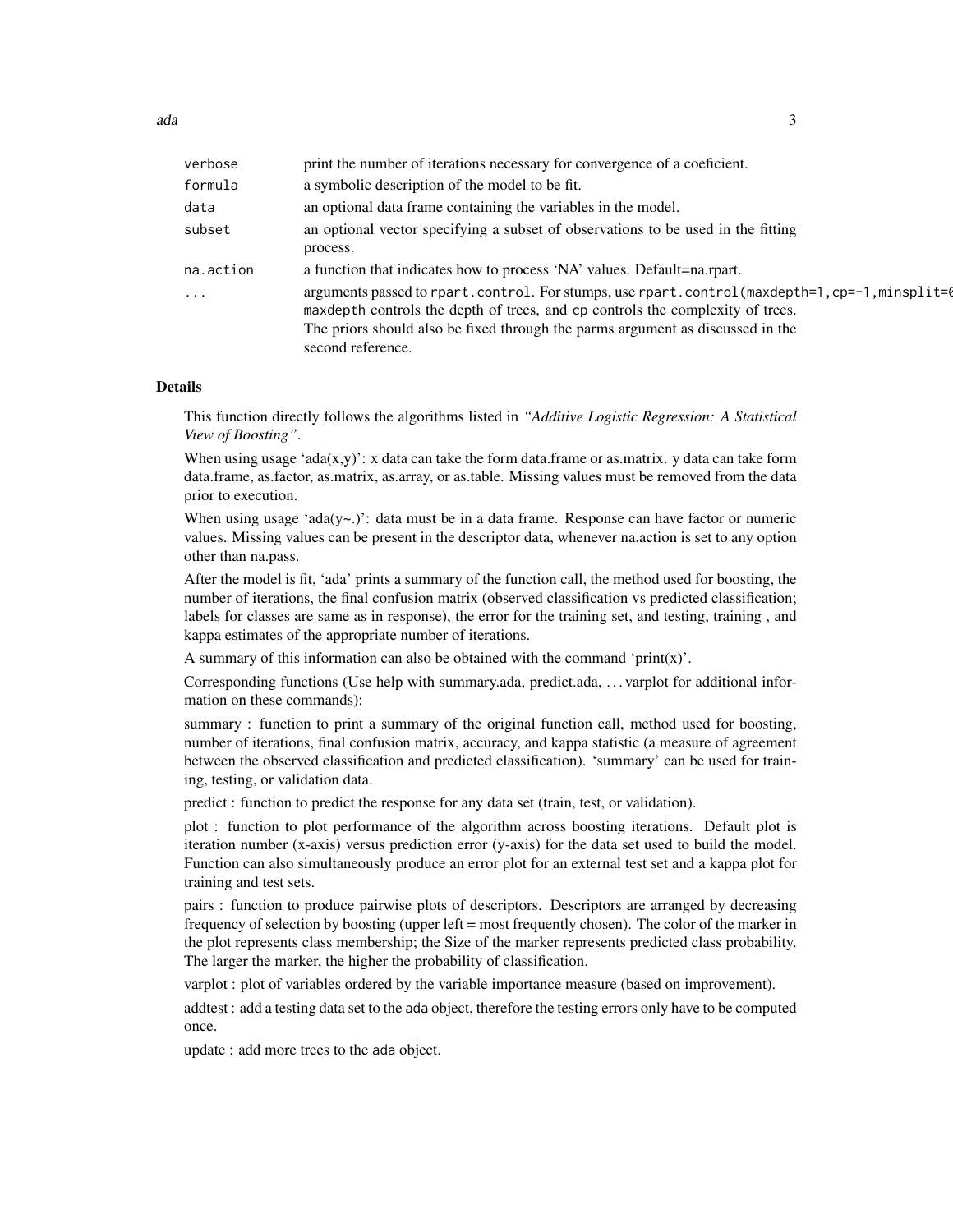#### <span id="page-3-0"></span>Value

| model     | The following items are the different components created by the algorithms:<br>trees: ensamble of rpart trees used to fit the model alpha: the weights of the<br>trees used in the final aggregate model (AdaBoost only; see references for more<br>information) $F : F[[1]]$ corresponds to the training sum, $F[[2]]$ ,  corresponds<br>to testing sums. errs : matrix of errs, training, kappa, testing 1, kappa $1, \ldots$ lw :<br>last weights calculated, used by update routine |
|-----------|-----------------------------------------------------------------------------------------------------------------------------------------------------------------------------------------------------------------------------------------------------------------------------------------------------------------------------------------------------------------------------------------------------------------------------------------------------------------------------------------|
| fit       | The predicted classification for each observation in the orginal level of the re-<br>sponse.                                                                                                                                                                                                                                                                                                                                                                                            |
| call      | The function call.                                                                                                                                                                                                                                                                                                                                                                                                                                                                      |
| nu        | shrinakge parameter                                                                                                                                                                                                                                                                                                                                                                                                                                                                     |
| type      | The type of adaboost performed: 'discrete', 'real', 'logit', and 'gentle'.                                                                                                                                                                                                                                                                                                                                                                                                              |
| confusion | The confusion matrix (True value vs. Predicted value) for the training data.                                                                                                                                                                                                                                                                                                                                                                                                            |
| iter      | The number of boosting iterations that were performed.                                                                                                                                                                                                                                                                                                                                                                                                                                  |
| actual    | The original response vector.                                                                                                                                                                                                                                                                                                                                                                                                                                                           |

#### Warnings

For LogitBoost and Gentle Boost, under certain circumstances, the methods will fail to classify the data into more than one category. If this occurs, try modifying the rpart.control options such as 'minsplit', 'cp', and 'maxdepth'.

'ada' does not currently handle multiclass problems. However, there is an example in (Culp et al., 2006) that shows how to use this code in that setting. Plots and other functions are not set up for this analysis.

#### Author(s)

Mark Culp, University of Michigan Kjell Johnson, Pfizer, Inc. George Michailidis, University of Michigan

Special thanks goes to: Zhiguang Qian, Georgia Tech University Greg Warnes, Pfizer, Inc.

#### References

Friedman, J. (1999). *Greedy Function Approximation: A Gradient Boosting Machine.* Technical Report, Department of Statistics, Standford University.

Friedman, J., Hastie, T., and Tibshirani, R. (2000). *Additive Logistic Regression: A statistical view of boosting*. Annals of Statistics, 28(2), 337-374.

Friedman, J. (2002). *Stochastic Gradient Boosting*. Coputational Statistics \& Data Analysis 38.

Culp, M., Johnson, K., Michailidis, G. (2006). *ada: an R Package for Stochastic Boosting* Journal of Statistical Software, 16.

#### See Also

[print.ada](#page-8-1),[summary.ada](#page-10-1),[predict.ada](#page-7-1) [plot.ada](#page-6-1),[pairs.ada](#page-5-1),[update.ada](#page-10-2) [addtest](#page-4-1)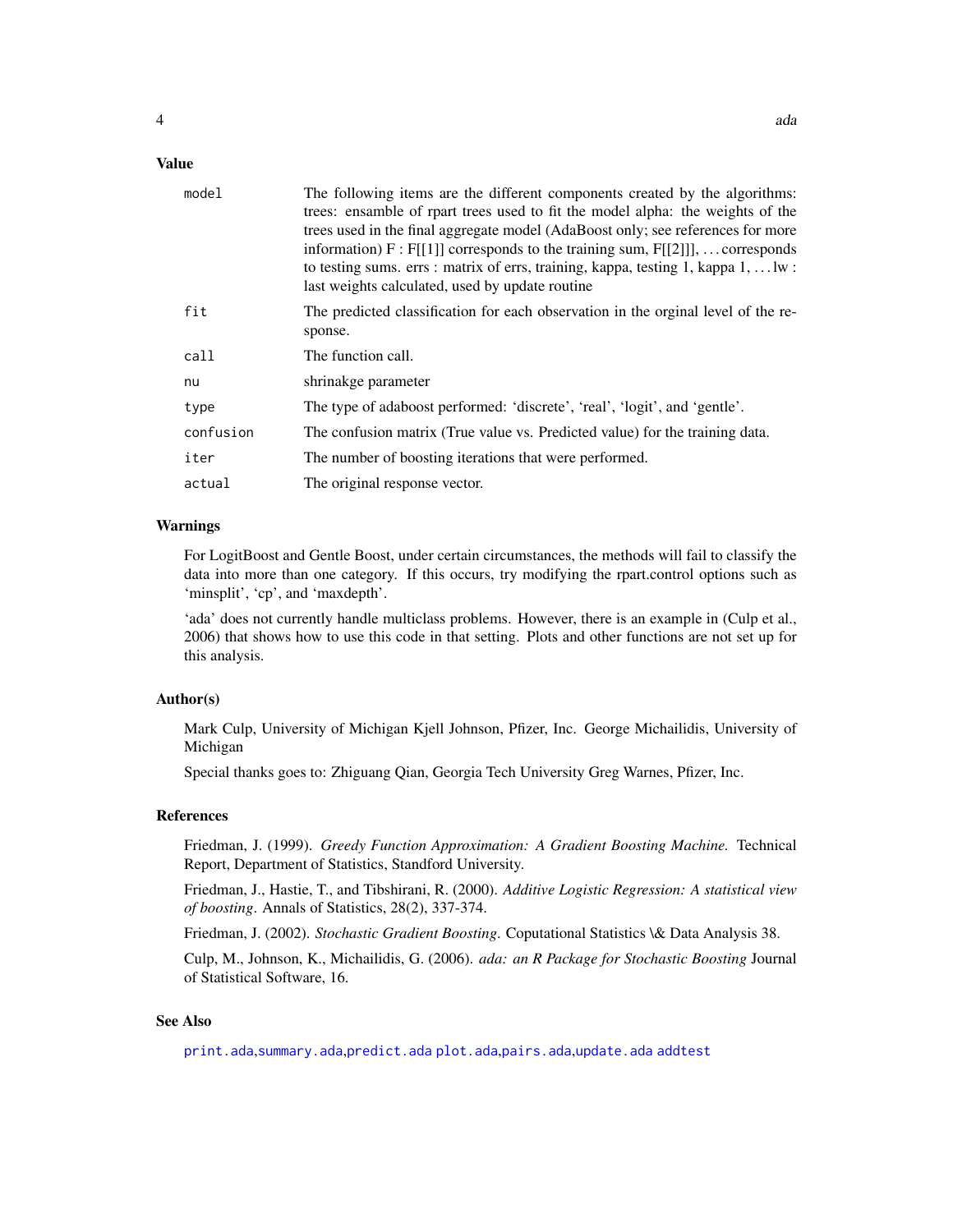#### <span id="page-4-0"></span>addtest 5

#### Examples

```
## fit discrete ada boost to a simple example
data(iris)
##drop setosa
iris[iris$Species!="setosa",]->iris
##set up testing and training data (60% for training)
n<-dim(iris)[1]
trind<-sample(1:n,floor(.6*n),FALSE)
teind<-setdiff(1:n,trind)
iris[,5]<- as.factor((levels(iris[,5])[2:3])[as.numeric(iris[,5])-1])
##fit 8-split trees
gdis<-ada(Species~.,data=iris[trind,],iter=20,nu=1,type="discrete")
##add testing data set
gdis=addtest(gdis,iris[teind,-5],iris[teind,5])
##plot gdis
plot(gdis,TRUE,TRUE)
##variable selection plot
varplot(gdis)
##pairwise plot
pairs(gdis,iris[trind,-5],maxvar=2)
```
##for many more examples refer to reference (Culp et al., 2006)

<span id="page-4-1"></span>addtest *Add a test set to ada*

#### Description

addtest updates the ada object to have additional testing errors and testing kappa accuracies for each iteration.

#### Usage

addtest(x,test.x,test.y, ...)

#### Arguments

| $\mathsf{x}$ | object generated by the function ada.      |
|--------------|--------------------------------------------|
| test.x       | new x data                                 |
| test.y       | the true labeling for this testing data    |
| $\cdots$     | other arguments not used by this function. |

#### Value

updated ada object.

#### See Also

[ada](#page-1-1),[update.ada](#page-10-2)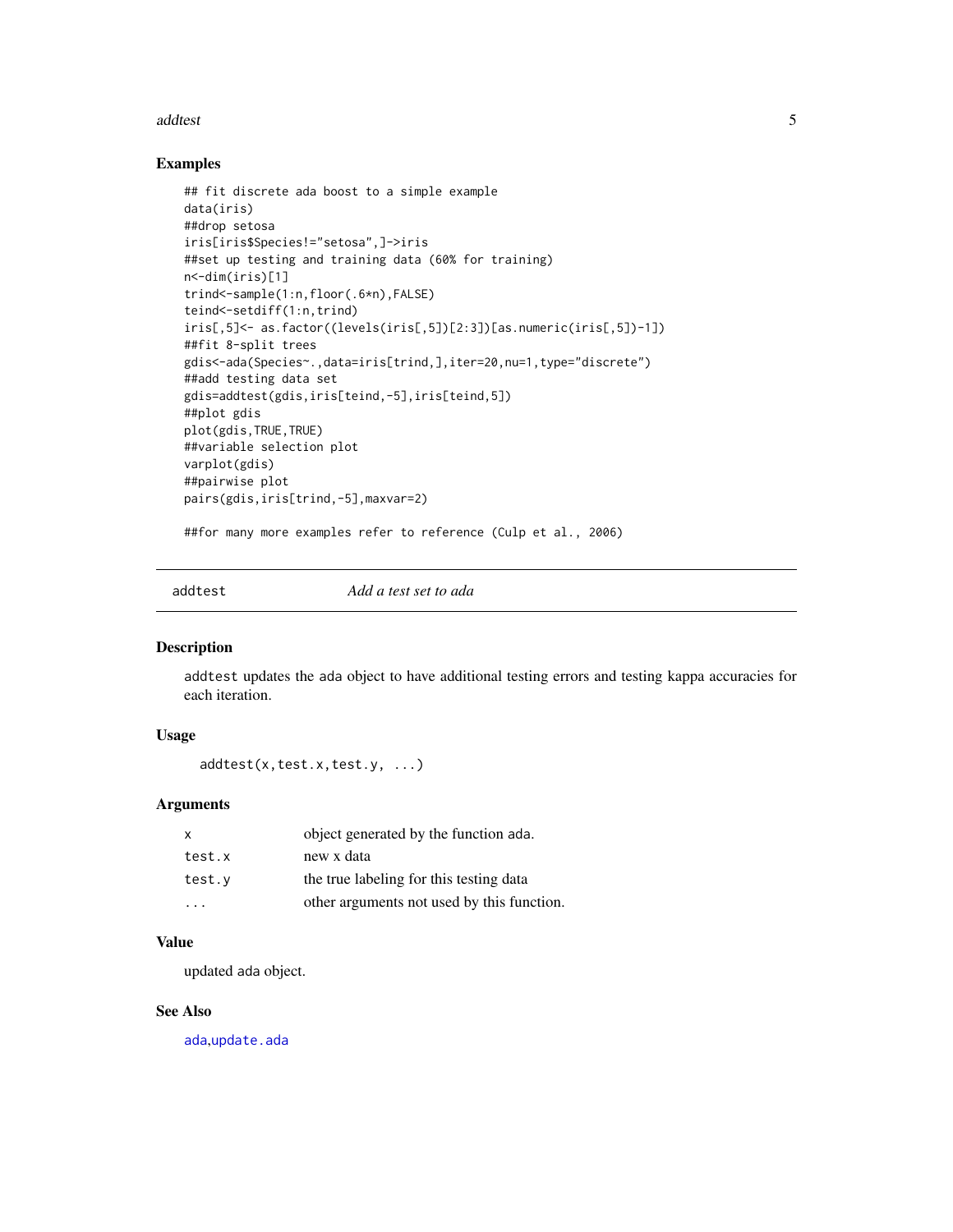<span id="page-5-1"></span><span id="page-5-0"></span>

#### Description

This command produces pairwise plots of the data. The data in the upper panel of pairwise plots colors the observations by observed class membership (if membership is provided). The lower panel of pairwise plots colors the observations by predicted classes. In addition, the plotting symbol is scaled by the the class probability estimate from by adaboost.

The varplot command produces a variable importance plot using the improve criteria given in the reference (Hastie et al.,2001, pg332). This is a rather standard measure for determining variable importance.

#### Usage

```
## S3 method for class 'ada'
pairs(x, train.data = NULL, vars = NULL, maxvar = 10,
                    test.x = NULL, test.y = NULL,test.only = FALSE, col=c(2,4), pchec(1,2), ...
```
 $varplot(x, plot.it = TRUE, type = c("none", "scores"), max.var.show=30, ...)$ 

#### Arguments

| $\mathsf{x}$ | object generated by 'ada'.                                                                                                                                                                                                                                                                    |
|--------------|-----------------------------------------------------------------------------------------------------------------------------------------------------------------------------------------------------------------------------------------------------------------------------------------------|
| train.data   | the 'data.frame' of the orgianal data used to train the classifier. The names of<br>this 'data.frame' must be the same as the variable names as the object generated<br>by 'ada'. x.data is used by both the 'pairs' command. Default = NULL.                                                 |
| vars         | a vector of variables to include for this plot. The variable number must corre-<br>spond to a specific column in 'x'. For example, vars= $c(1,2)$ , generates a plot<br>for the first two columns for 'x.data'. Note: vars is only used for the 'pairs'<br>command. Default $=$ NULL.         |
| maxvar       | the maximum number of variables for the pairwise plot. If maxvar $= 5$ , then<br>'varplot' chooses the the five most important variables and places these in de-<br>sending order in the plot. Maxvar is only used for the 'pairs' command. Default<br>$= 10.$                                |
| test.x       | an option to plot pairwise descriptors for a test data set. 'test.data' should be of<br>type 'data.frame'. 'test.data' is only used for the 'pairs' command. Default $=$<br>NULL.                                                                                                             |
| test.y       | the corresponding response for the test data set. If 'test, response' is not spec-<br>ified, then the color of the symbols for the test data in the pairwise plots are<br>black; training data are colored by class. 'test.response' is only used for the<br>'pairs' command. Default = NULL. |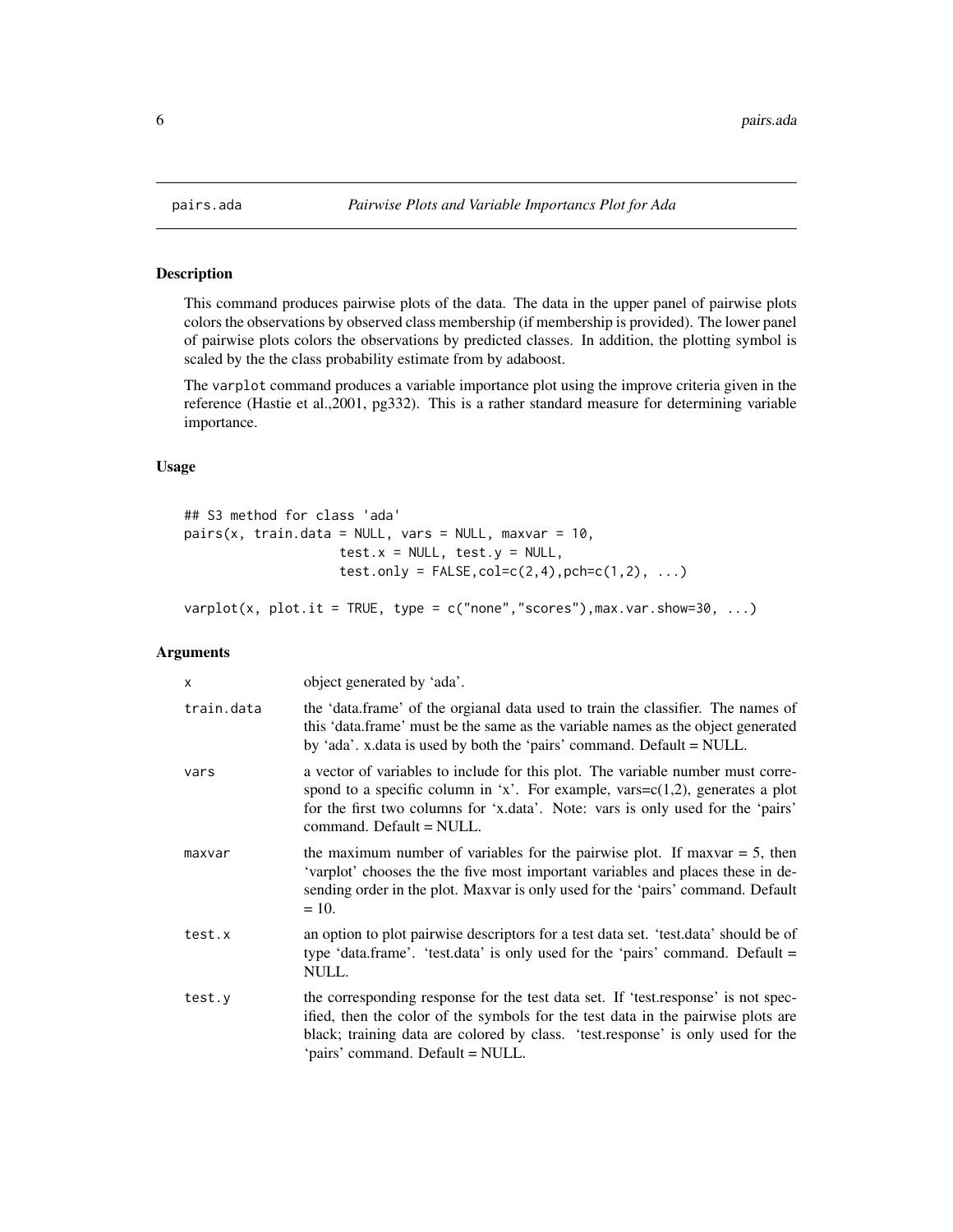#### <span id="page-6-0"></span>plot.ada 7

| test.only    | provides pairwise plots for test data only (test.only = TRUE). Default = FALSE.<br>If 'test, response' is not specified, then 'test, only' is ignored. 'test, only' is only<br>used for the 'pairs' command. Default = NULL. |
|--------------|------------------------------------------------------------------------------------------------------------------------------------------------------------------------------------------------------------------------------|
| col          | color for plot symbols one for each class. Defualt $col=c(2,4)$ (i.e. red and blue)                                                                                                                                          |
| pch          | pch for plot set two symbols. Defualt $pch = c(1,2)$ (i.e. circle and triangle)                                                                                                                                              |
| $\ddots$     | Arguments to be passed into 'pairs.default'. Do not set the upper and lower<br>panel. This is only used for the pairs command.                                                                                               |
| plot.it      | provides a plot of frequencies for each variable (plot.it = TRUE). 'plot.it' is only<br>used for the 'varplot' command. Default = NULL.                                                                                      |
| type         | if type="none" then nothing is returned. Default = "none". If type="scores", the<br>frequencies are returned.                                                                                                                |
| max.var.show | if plot it is TRUE then this controls the number of variables shown for the plot                                                                                                                                             |

#### Details

The 'varplot' command provides a sense of variable importance–the more frequently a variable is selected for boosting, the more likely the variable contains useful information for classification. Pairwise interactions of important variables can then be visualized using 'varplot'. Note: The 'pairs' command calls the 'varplot' command.

#### Value

scores If type="scores" then the frequencies for each variable is returned by the varplot command.

#### Note

This plot was designed as tool to use with adaboost. Please send any comments or suggestions for improvement to the authors.

#### References

Culp, M., Johnson, K., Michailidis, G. (200X). *ada: an R Package for Boosting* Journal of Statistical Software, (XX)XX

<span id="page-6-1"></span>plot.ada *Plots for Ada*

#### Description

This function produces plots of the overall classification error at each boosting iteration for both the training and test sets. In addition, the function can produce plots of the measure of agreement (kappa) between the predicted classification and actual classification at each boosting iteration for both the training and test sets.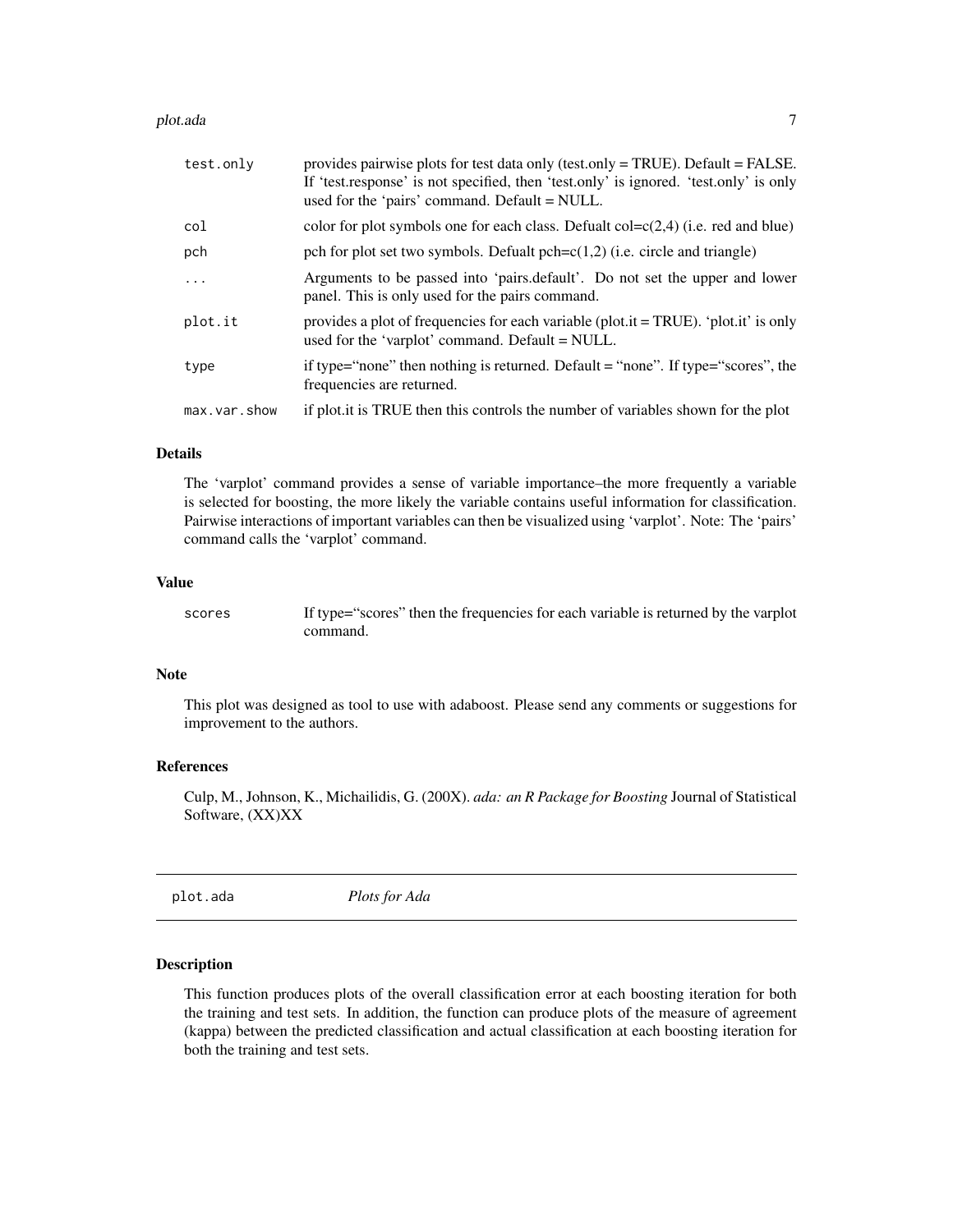<span id="page-7-0"></span>8 predict.ada

#### Usage

```
## S3 method for class 'ada'
plot(x, kappa = FALSE, test=FALSE, cols= rainbow(dim(x$model$errs)[2]+1), tflag=TRUE, ...)
```
#### Arguments

| x         | the object created by ada.                                                                                               |
|-----------|--------------------------------------------------------------------------------------------------------------------------|
| kappa     | option for a plot of Kappa values at each iteration. kappa = TRUE produces a<br>plot of Kappa values. Default = FALSE.   |
| test      | option for a plot of testing error values at each iteration. test=TRUE produces a<br>plot of test values. Default=FALSE. |
| cols      | colors used for lines to be plotted                                                                                      |
| tflag     | inicates whether to include the tilte in the plot or not                                                                 |
| $\ddotsc$ | additional layout command parameter (see layout).                                                                        |

#### Value

No value returned

#### See Also

[ada](#page-1-1)

<span id="page-7-1"></span>predict.ada *Predict a data set using Ada*

#### Description

predict classifies a new set of observations from a previously built classifier. This function will provide either a vector of new classes, class probability estimates, or both.

#### Usage

```
## S3 method for class 'ada'
predict(object, newdata, type = c("vector", "probs", "both","F"), n.iter=NULL,...)
```
#### Arguments

| object  | object generated by ada.                                                                                                                                                                                                                                                                                                                            |
|---------|-----------------------------------------------------------------------------------------------------------------------------------------------------------------------------------------------------------------------------------------------------------------------------------------------------------------------------------------------------|
| newdata | new data set to predict. This data set must be of type 'data.frame' and prediction<br>data set is required for this approach.                                                                                                                                                                                                                       |
| type    | choice for preditions. type="vector" returns the default class labels. type="prob"<br>returns the probability class estimates. type="both" returns both the default class<br>labels and probability class estimates. type="F" returns the ensamble average,<br>where the class label is $sign(F)$ . This is mainly usefull for the multiclass case. |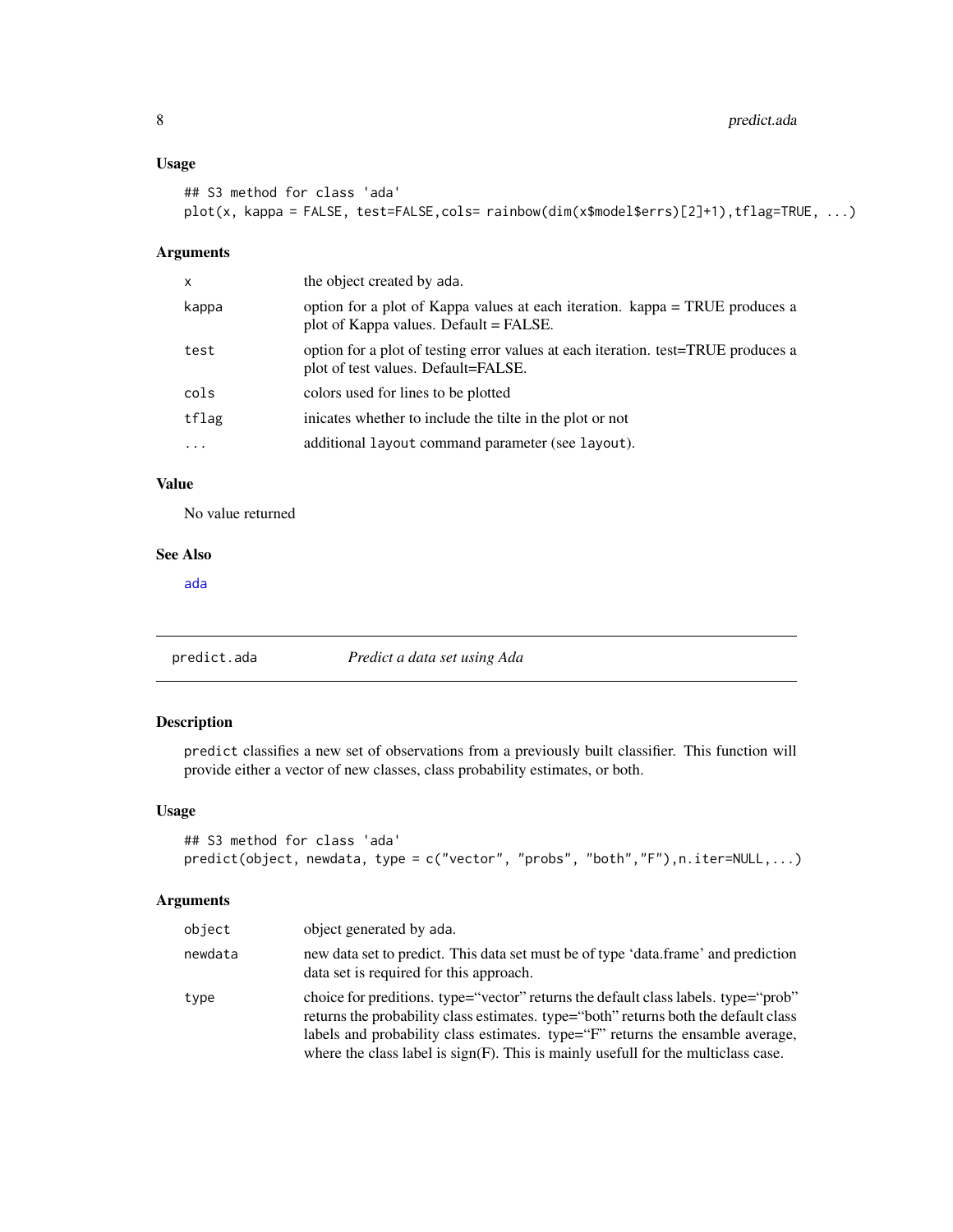#### <span id="page-8-0"></span>print.ada 9

| n.iter                  | number of iterations to consider for the prediction. By default this is iter from<br>the ada call $(n.iter < iter)$ |
|-------------------------|---------------------------------------------------------------------------------------------------------------------|
| $\cdot$ $\cdot$ $\cdot$ | other arguments not used by this function.                                                                          |

#### Details

This function was modeled after predict.rpart. Furthermore, predict.rpart will be invoked to handle predictions by each tree in the ensamble.

#### Value

| fit   | a vector of fitted responses. Fit will be returned if type="vector".                                                                                                                                                                                                |
|-------|---------------------------------------------------------------------------------------------------------------------------------------------------------------------------------------------------------------------------------------------------------------------|
| probs | a matrix of class probability estimates. The first column corresponds to the<br>first label in the 'levels' of the response. The second column corresponds to<br>the second label in the 'levels' of the response. Probs are returned whenever<br>type=" $probs$ ". |
| both  | returns both the vector of fitted responses and class probability estimates. The<br>first element returns the fitted responses and will be labeled as 'class'. The<br>second element returns the class probability estimates and will be labeled as<br>'probs'.     |
| F     | this is used in the multiclass case when one uses the package to perform 1 v.s.<br>all.                                                                                                                                                                             |

#### Note

This function is invoked by the summary, pairs, and plot S3 generics invoked with an ada object. If an error occurs in one of the above commands then try using this command directly to track possible errors. Also, the newdata data set must be of type 'data.frame' when invoking summary, pairs, and plot.

#### See Also

[ada.default](#page-1-2),[summary.ada](#page-10-1),[print.ada](#page-8-1), [plot.ada](#page-6-1),[pairs.ada](#page-5-1),[update.ada](#page-10-2),[addtest](#page-4-1)

<span id="page-8-1"></span>print.ada *Model Information for Ada*

#### Description

print lists the model information and final confusion matrix for submitted data.

#### Usage

```
## S3 method for class 'ada'
print(x, \ldots)
```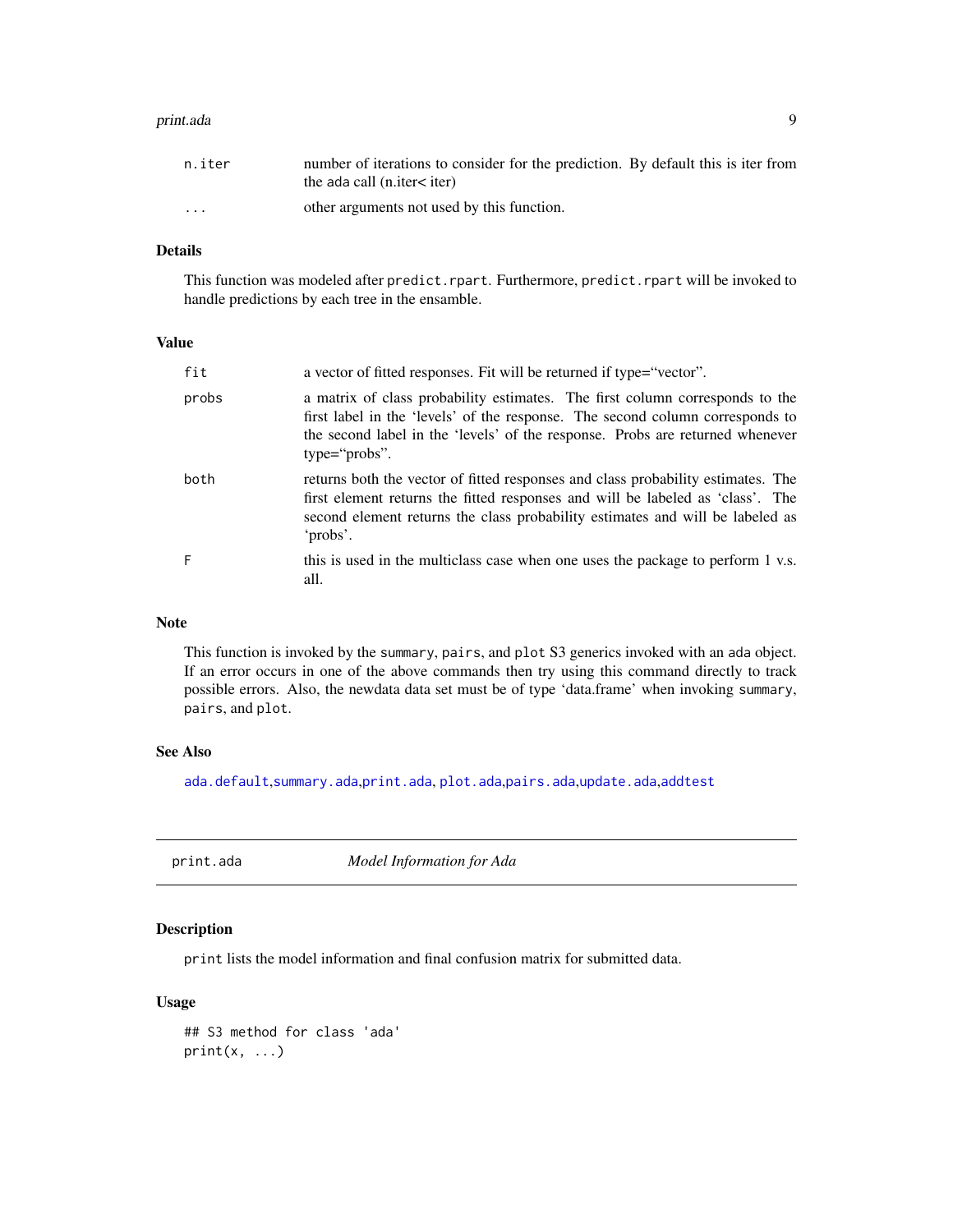<span id="page-9-0"></span>10 soldation of the soldation of the soldation of the soldation of the soldation of the soldation of the soldation of the soldation of the soldation of the soldation of the soldation of the soldation of the soldation of th

#### Arguments

| $\boldsymbol{\mathsf{x}}$ | object generated by the function ada.      |
|---------------------------|--------------------------------------------|
| $\cdots$                  | other arguments not used by this function. |

#### Details

print produces a summary of the original function call, method used for boosting, number of iterations, final confusion matrix, error from data used to build the model, and estimates of M.

Note: any object of class ada invokes print, when printed to the screen.

#### Value

No value returned.

#### See Also

[ada.default](#page-1-2),[summary.ada](#page-10-1),[predict.ada](#page-7-1), [plot.ada](#page-6-1),[pairs.ada](#page-5-1),[update.ada](#page-10-2),[addtest](#page-4-1)

soldat *Solubility Data*

#### Description

A data set that contains information about compounds used in drug discovery. Specifically, this data set consists of 5631 compounds on which an in-house solubility screen (ability of a compound to dissolve in a water/solvent mixture) was performed.

Based on this screen, compounds were categorized as either insoluble (n=3493) or soluble (n=2138). Then, for each compound, 72 continuous, noisy structural descriptors were computed.

#### Usage

data(soldat)

#### Format

A data frame with 5631 observations on the following 73 variables. Some rows have missing data.

#### Examples

data(soldat)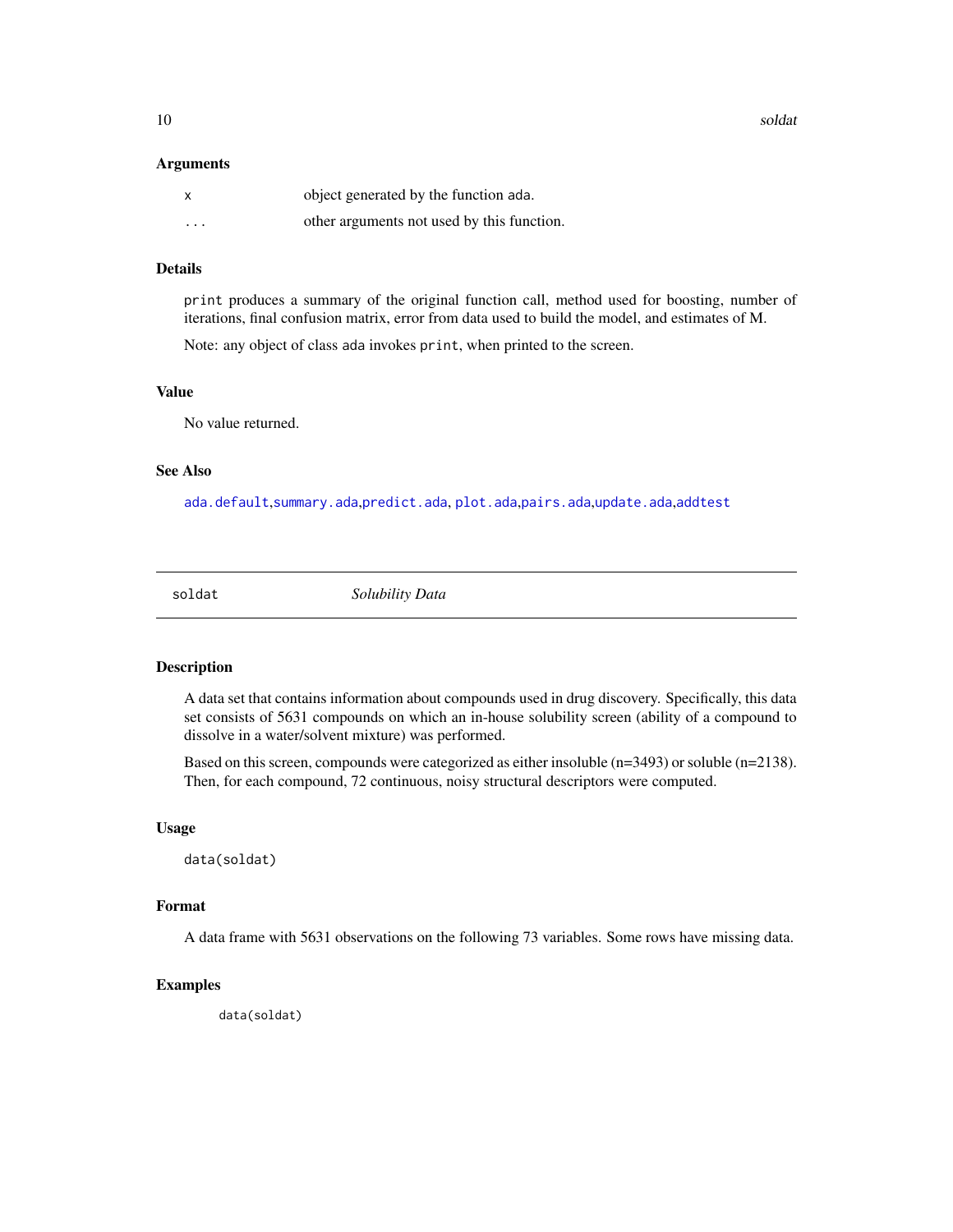<span id="page-10-1"></span><span id="page-10-0"></span>

#### Description

summary lists the model information for fitted model and final confusion matrix.

#### Usage

```
## S3 method for class 'ada'
summary(object, n.iter=NULL, ...)
```
#### Arguments

| object                  | object generated by 'ada'.                                           |
|-------------------------|----------------------------------------------------------------------|
| n.iter                  | specific iteration to obtain the trainig and testing information at. |
| $\cdot$ $\cdot$ $\cdot$ | other arguments not used by this function.                           |

#### Details

summary produces a summary of the original function call, method used for boosting for a specific iteration, accuracy, and kappa statistic (a measure of agreement between the observed classification and predicted classification) for the training data.

In addition, if any other data set (i.e. test or validation) has been incorporated to the ada object (see addtest), summary produces analogous information.

#### See Also

[ada](#page-1-1),[predict.ada](#page-7-1), [plot.ada](#page-6-1),[pairs.ada](#page-5-1)

<span id="page-10-2"></span>update.ada *Add more trees to an ada object*

#### Description

ada.update updates the ada object to have additional trees given a new number of iterations.

#### Usage

```
## S3 method for class 'ada'
update(object, x, y, test.x, test.y = NULL, n.iter, ...)
```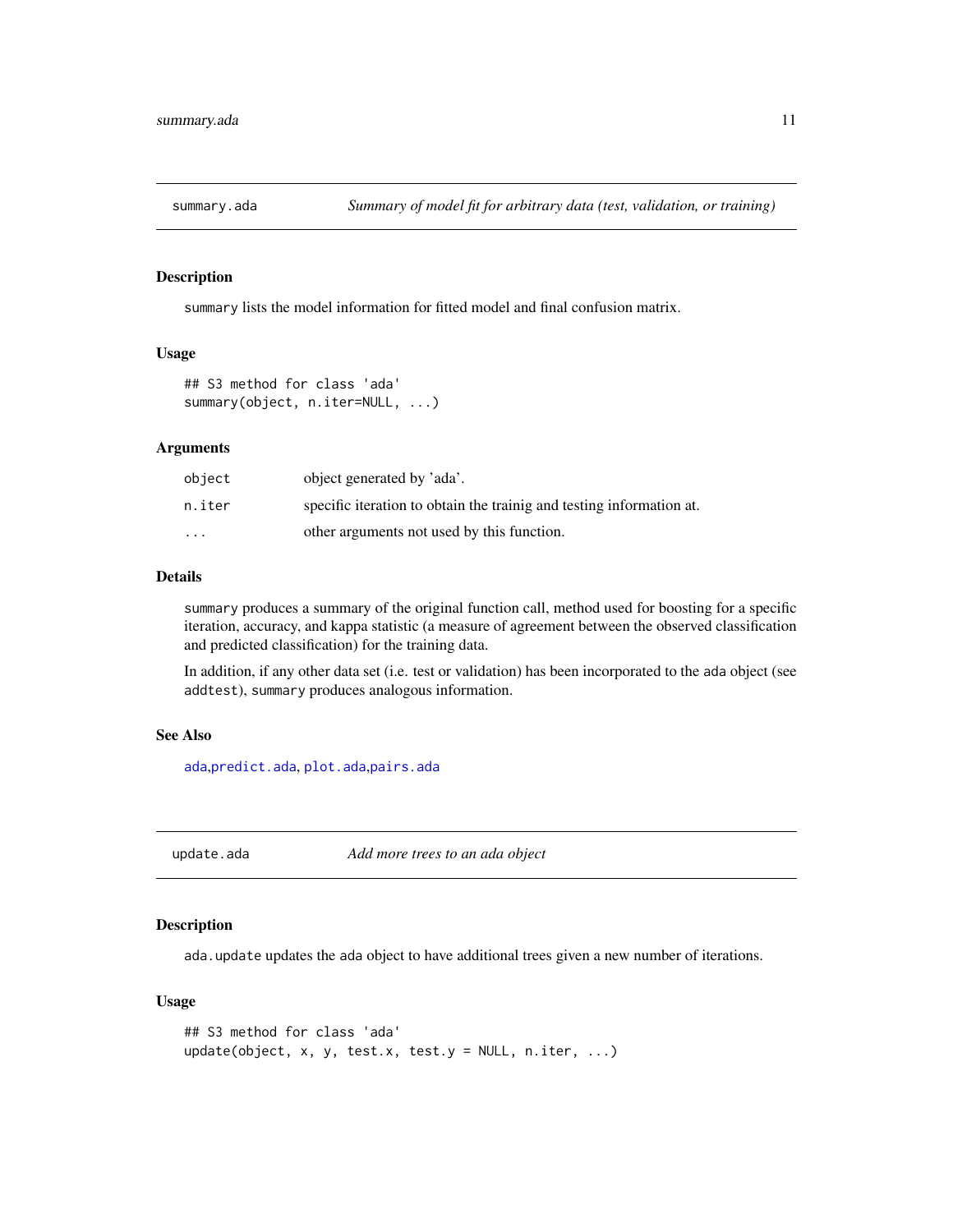### <span id="page-11-0"></span>Arguments

| object       | object generated by the function ada.                      |
|--------------|------------------------------------------------------------|
| $\mathsf{x}$ | x training data                                            |
| y            | training response                                          |
| test.x       | x testing data (optional)                                  |
| test.y       | the true labeling for this testing data (optional)         |
| n.iter       | new number of iterations, must be provided and n.iter>iter |
|              | other arguments not used by this function.                 |

#### Value

updated ada object.

#### See Also

[ada.default](#page-1-2),[summary.ada](#page-10-1),[predict.ada](#page-7-1), [plot.ada](#page-6-1),[pairs.ada](#page-5-1)